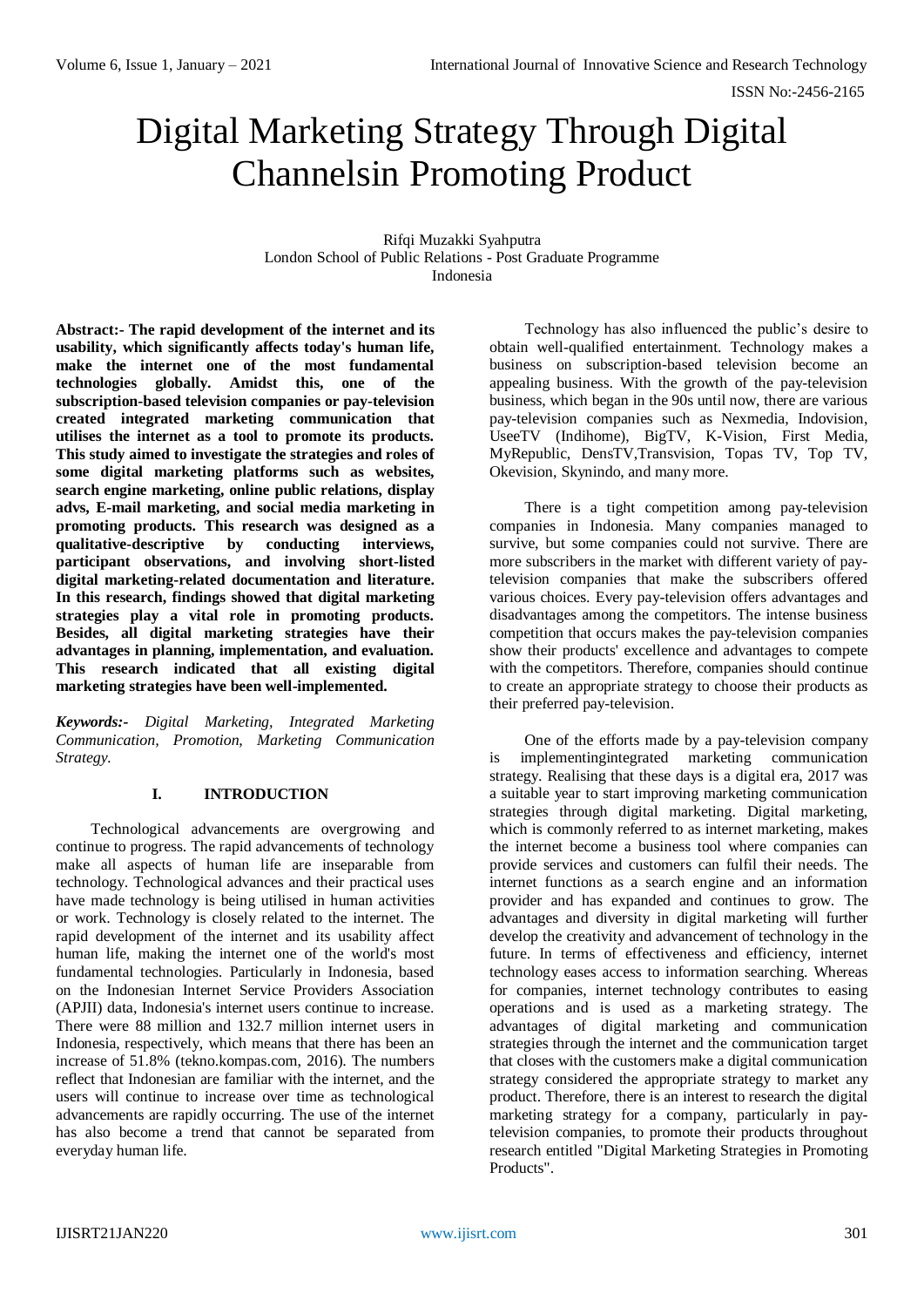Based on the background, below are the questions to support the research:

- 1. How are digital marketing's strategy and role through the website carried out by company X in promoting products?
- 2. How does company X carry out digital marketing strategy and role through Search Engine Marketing (SEM)promoting products?
- 3. How are digital marketing's strategy and role through online PR carried out by company X in promoting products?
- 4. How does company X carry out digital marketing's strategy and role through display advertising in promoting products?
- 5. How are digital marketing's strategy and role through marketing e-mail carried out by company X in promoting products?
- 6. How does company X carry out digital marketing's strategy and role through social media marketing in promoting products?

## This study aimed to:

- 1. Find out the strategies and roles of digital marketing through the website carried out by company X in promoting products.
- 2. Find out the strategies and roles of digital marketing through Search Engine Marketing (SEM) carried out by company X in promoting products.
- 3. Find out the strategies and roles of digital marketing through online PR carried out by company X in promoting products.
- 4. Find out the strategies and roles of digital marketing through display advertising carried out by company X in promoting products.
- 5. Find out the strategies and roles of digital marketing through marketing e-mail carried out by company X in promoting products.
- 6. Find out the strategies and roles of digital marketing through social media marketing carried out by company X in promoting products.

# *Conceptual*

a. Communication Strategy

According to Pearce and Robinson (2008) defined strategy as decisionsthat result in the formulation and implementation of plans designed to achieve organisationalgoals. Roland (2005) stateda communication strategy is an activity or communication campaign that is informational or persuasive to understand and support ideas, cases, planned products, and services. The objectives of the communication, according to Pace and Faules (2010), are to:

- 1. Ensure that there is a process of receiving the message, and understanding the received message communicating.
- 2. Establish acceptance, how the acceptance continues to be well-nurtured.
- 3. Motive action to determine future actions.

## b. Integrated Marketing Communication

The American Association of Advertising Agencies describes integrated marketing communication is a philosophy of systematic marketing communication strategy that evaluates the strategic functions of various communication disciplines, such as ads, direct response, product promotion, public relations, and the integration of different disciplines to provide quality, continuity, and the results of communication (Belch and Belch, 2015).

According to Wenats, Yusuf, Syarief, Widjanarko (2012), integrated marketing communication is a strategic business process to plan, develop, implement, and evaluate brand communication programs that are integrated, measurable, and persuasive for a particular time with existing customers, potential customers, and other targets, as well as concerned observers inside and outside the company. Burnett and Mariarty (2007) explained that integrated marketing communication is a step to unify all marketing communication tools and messages so that the persuasive messages to promote brands can be more coherent.

Throughout different explanations, it can be concluded that the strategy of marketing communications includes types of activity that are used to convey a message consistently to the public to achieve a long-term relationship with customers and to establish accepted brand value to be preferred by the customers. The suitable strategy implemented through integrated marketing communication will generate profits for the company.

## c. Promotion Mix

The principle of integrated marketing communications applies to the marketing message techniques used. A promotional combination is called the primary instruments used in integrated marketing communications. The promotional mix typically involves many components, such as advertisements, promotions of purchases, public relations and personal sales. However, in a modern context, direct marketing, and digital marketing are also elements in the promotional mix used to communicate with target markets (Belch and Belch, 2015).

# d. Digital Marketing

In the development of integrated marketing communication, digital marketing plays a fundamental role and is frequently used in the modern era.Chaffey and Chadwick (2012) explained, digital marketing can be easily interpreted to achieve marketing goals by applying digital technology, including desktops (computer screens), mobile phones, tablets, and other digital platforms.

Digital Marketing is a new communication application that utilises the internet and related digital technologies and conventional communication to achieve marketing goals. Therefore, to create a well-integrated message, digital marketing will be more effective when combined with other promotional tools.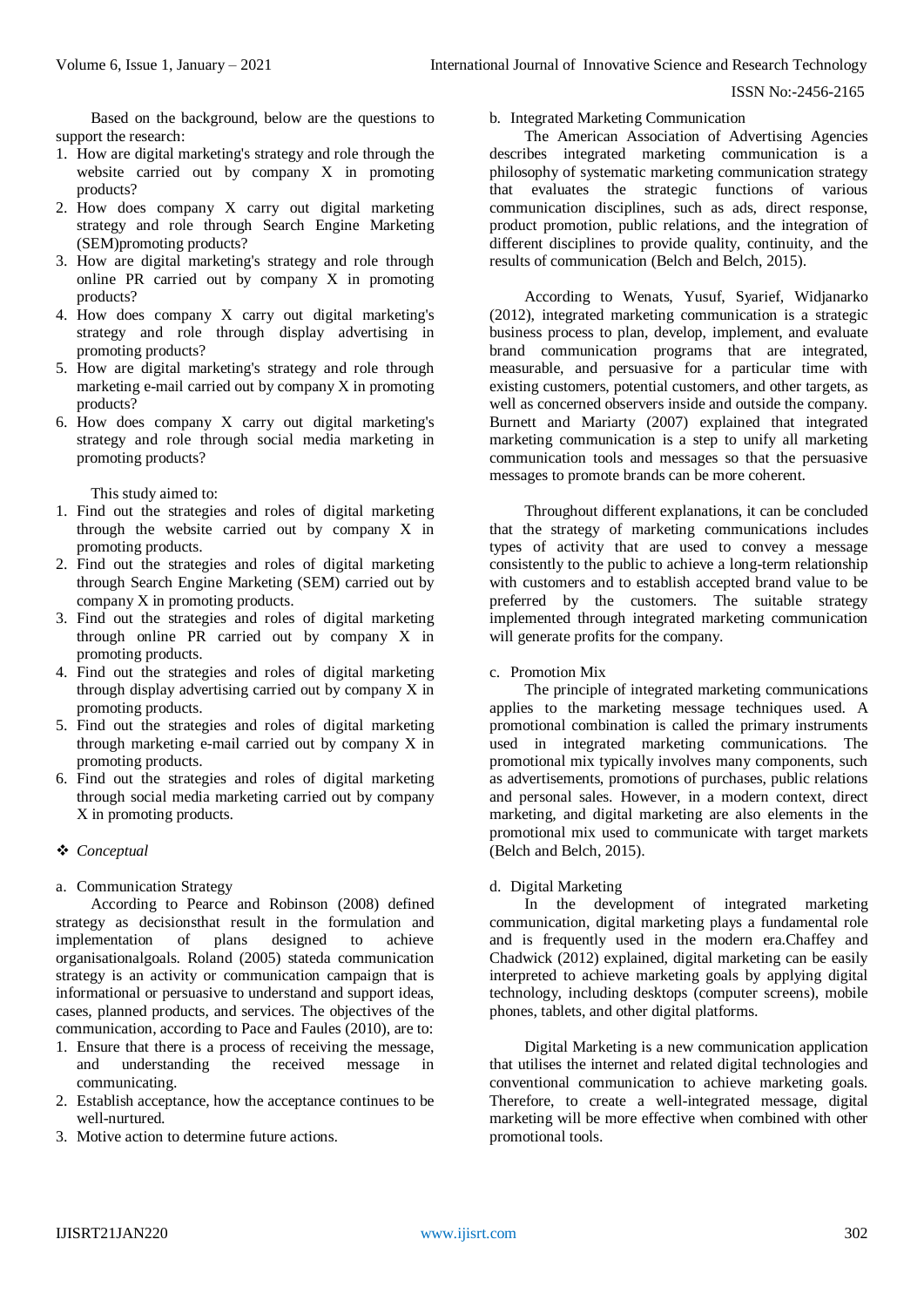In fact, digital marketing can be described as the use of digital media to enhance the marketing process, with the ultimate objective of promoting interaction and building customer engagement (Zahay, 2015).

In carrying out digital marketing, several types of digital marketing media platforms must be optimised to achieve beneficial results for a brand; those are:

# 1. Website

As stated by Dan Morley (2016) in his post "The 6 Fundamentals of Digital Marketing, a website is the ultimate outcome of a social network,search result and internet advertisement marketing method to draw new customers to the website. A website is a platform where potential customers make real decisions and find their needs. Kotler and Armstrong (2012) suggested that the initial step is creating a website. The website will be efficient with decent hosting and useful links. The link will subsequently be reviewed to assure that the link represents the company and product and is easily remembered and mentioned. Also, it is necessary to pay attention to the meaningful content on the website. Meaningful, attractive, and compelling content will make internet users visit the website longer and frequently return to the website.

## 2. Search Engine Marketing (SEM)

Other than the website, Caffey and Chadwick (2012) mentioned that other digital marketing platforms must be optimised to support digital marketing activities. One of them is Search Engine Marketing. Search Engine Marketing is the placement of messages on search engines to encourage users to click through the website when users write specific sentences in the search engine. SEM works to optimise search engines such as Google to display the website when internet users for a specific sentence/keywords in the search engine.

## 3. Online PR

Before diving deeper into online PR, further understanding of public relations is necessary. In an integrated marketing communication strategy, public relations increase brand messages' credibility, influence leaders, or trendsetter opinion. Online PR does all these things online, As mentioned by Philips and Young (2009) the emergence of the online world means that almost every aspect of scientific discipline needs to be reconsidered, including the public relations field. Therefore, every public relations activity should use an only system and be connected to the internet. According to Chaffey and Chadwick (2012), online public relations in digital marketing involves maximising the company name, brand, or product on a third-party website or social media or blog whose viewers are likely to match the target market the company's products are aiming. Online public relations also include responding to negative news and implementing public relations throughout social media and blogs.

## 4. Display Ads

Display ads or generally reffered to as display advertisements, use advertisements in streaming media such as static and rotating banner advertisements to accomplish targets such as increasing brand recognition,product launch, and the urge to purchase goods. Internet users are urged to click on these advertisments by show advertisements and be guided to the company website, which has more comprehensive ad information (Belch and Belch, 2015).

## 5. E-Mail Marketing

According to Chaffey and Chadwick (2016), marketing e-mail applies to outgoing communications from companies to customers or prospects to drive the purpose of buying or branding. Marketing e-mail intends to customers who are on a mailing list. The utilisation of e-mail as directpromotional media drives internet users to be interested in the content in the e-mail and direct them to a website that shows a further explanation of the products offered in the email.

# 6. Social Media Marketing

Social media marketing simplify customer interaction and participation across the web to suggest positive engagement with companies and their brands. Social media marketing is an essential digital marketing category, including communication to consumers through social networking sites, blogs, and forums (Chaffey and Chadwick, 2016). Social media is a medium to communicate and share knowledge between individuals and groups to interact and exchange information about products. Through social media, companies can convey messages to target the audience and create a viral marketing/campaign on social media to raise the desire of other social media users.

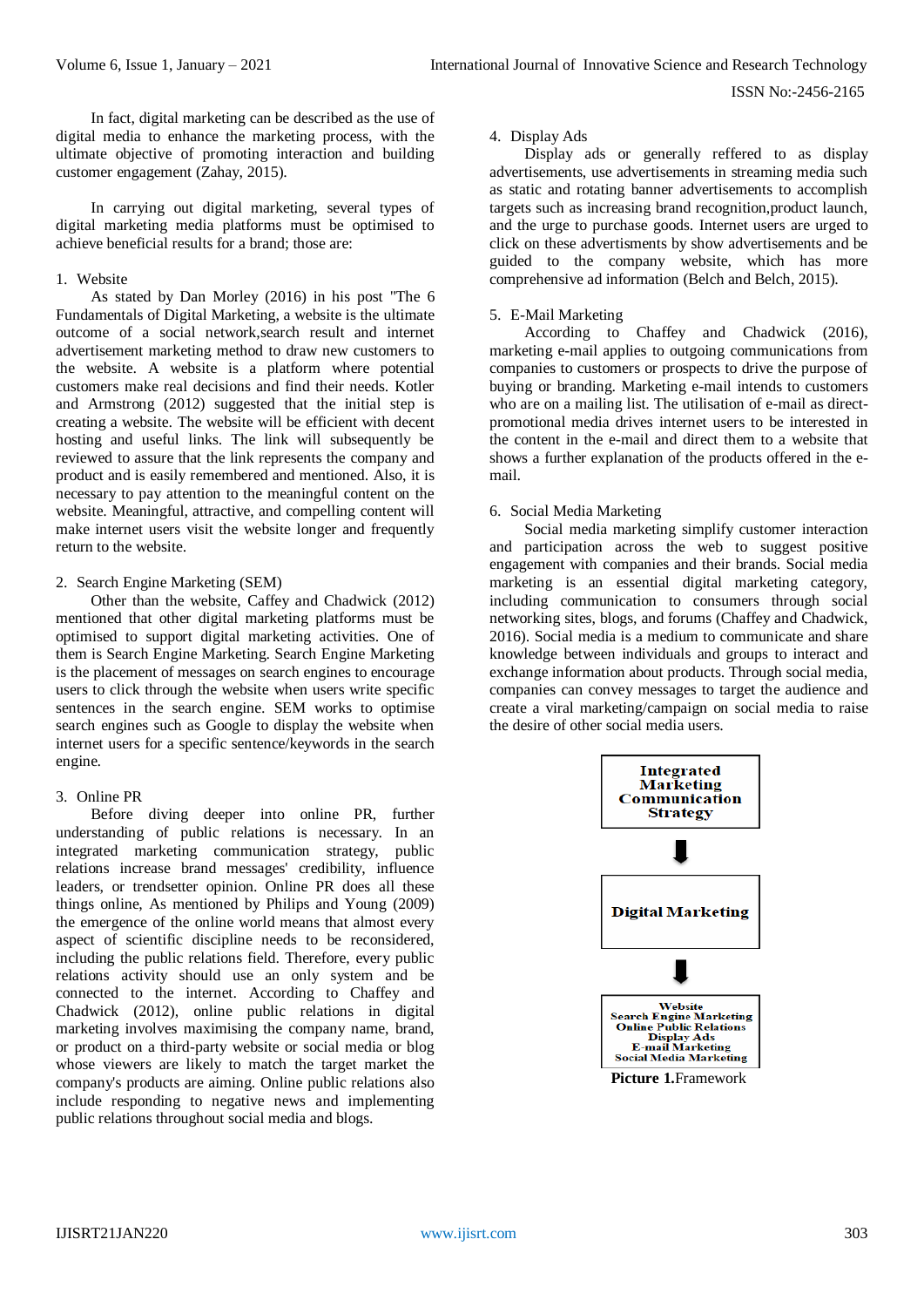# e. State of the Art

Previous research that supports this research are on the following table:

| Journal/Author                                                                                                                                                                                | <b>Title</b>                                                                                      | <b>Research</b><br><b>Method</b> | <b>Result</b>                                                                                                                                                                                                                                                                                                                                                                                                                                                                                                                                                                                                                                                             |
|-----------------------------------------------------------------------------------------------------------------------------------------------------------------------------------------------|---------------------------------------------------------------------------------------------------|----------------------------------|---------------------------------------------------------------------------------------------------------------------------------------------------------------------------------------------------------------------------------------------------------------------------------------------------------------------------------------------------------------------------------------------------------------------------------------------------------------------------------------------------------------------------------------------------------------------------------------------------------------------------------------------------------------------------|
| JBMA - Vol. I, No.<br>2013.Endang<br>2,<br>Hariningsih                                                                                                                                        | Internet Advertising As<br>Interactive<br>Marketing<br><b>Communicarion Merdia</b>                | Qualitative                      | The use of the internet as a promotional media which is<br>increasingly developing adds the offered options besides<br>the conventional media. The various advantages of the<br>internet over conventional media have made this media<br>popular among marketers. The popularity of internet<br>marketing has created many different advertising<br>opportunities that can be offered to the public. The variety<br>of internet marketing options with various advantages is<br>necessary to determine how consumer attitudes respond to<br>internet marketing and how it impacts the consumer<br>purchasing decisions.                                                   |
| Jurnal Transformasi,<br>Vol. 11, No.<br>2,<br>2015. Fatimah Nur<br>Arifah                                                                                                                     | Social Media Analysis as<br>a Marketing Strategy in<br><b>Online Business</b>                     | Qualitative                      | Social media plays a vital role in digital marketing in<br>online businesses, particularly in marketing products and<br>services. Meanwhile, social media currently being<br>highlighted by consumers and business people are<br>Facebook, Twitter, and Instagram. The three social media<br>established platforms and unique features to support digital<br>marketing activities through Facebook Ads, Twitter Ads,<br>and Instagram Ads Sponsored.                                                                                                                                                                                                                      |
| <b>International Journal</b><br>οf<br><b>Business</b><br>and<br>Vol.<br>Management;<br>8, No. 14; 2013,<br>Vinerean,<br>Simona<br>Iuliana Cetina, Luigi<br>Dumitrescu, Mihai<br>Tichindelean. | The Effects of Social<br>Media<br><b>Marketing</b><br>on<br>Online<br>Consumer<br><b>Behavior</b> | Quantitative                     | Marketers understand the importance of internet marketing<br>in growing their business. The use of social media is<br>creating buzz about brands. Marketers or business owners<br>understand the importance of internet marketing. Business<br>marketing through the web implies that social media is<br>creating a buzz in correlation with brands. Social media<br>platforms provide way to establish partnership with online<br>users. Companies need to build consumers impressions to<br>be competitive in social media marketing, and then<br>establish and continuously evolve their web marketing<br>campaign for long-term success based on consumer<br>desires. |
| Procedia Economics<br>Finance<br>and<br>3<br>$(2012)$ 536 - 542.<br>Adelina Eugenia<br>Ivanova                                                                                                | The Internet's Impact On<br>Integrated<br><b>Marketing</b><br>Communication                       | Qualitative                      | In the internet age, different tactics have shifted around<br>marketing communications. The internet is a medium that<br>enables individuals to connect more effectively and allows<br>the sender to communicate at the same time with a vast<br>number of individuals. A message can be sent to anyone on<br>the mailing list via e-mail with one click and received<br>immediately. An integrated approach to marketing<br>communications includes automated e-mail, with specific<br>focus on knowing consumer desires and behaviour using a<br>customer database and interactive contact media can create<br>effective marketing communications.                      |
| Horizons<br><b>Business</b><br>$703-$<br>$(2014)$ 57,<br>708. Maria Teresa<br>Pinheiro<br>Melo<br>Borges Tiago, Jose<br>Manuel<br>Cristovao<br>Verissimo                                      | Digital Marketing<br>and<br>social media:<br>Why bother?                                          | Qualitative                      | The transition in customer behaviour allows company to<br>rethink their digital marketing strategy. This study adopts a<br>company perspective to facilitate understanding of digital<br>marketing and social media use and its benefits and<br>barriers. Increasing marketing efforts by enabling<br>companies to implement communication forms and create<br>innovative content will establish a better digital marketing<br>strategy.                                                                                                                                                                                                                                  |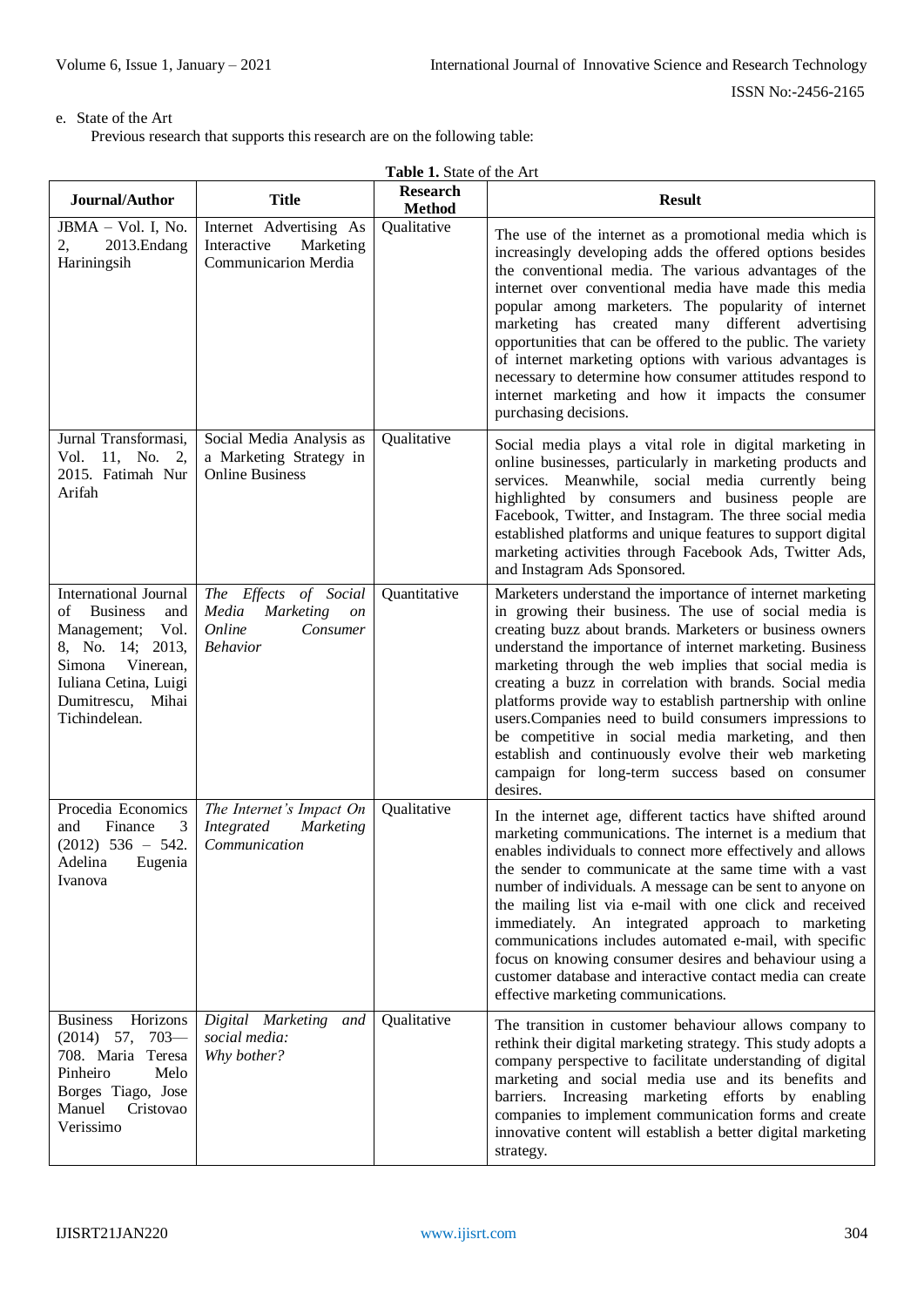## **II. METHODS**

This research was designed as a qualitative with a descriptive approach. With this method, the digital marketing strategy carried out by company X as one of the pay-television companies in Indonesia can be described in detail. In this research, the qualitative-descriptive method reported research with systematic, factual, accurate descriptions of the facts related to the digital marketing strategy in company X. This research involved a case study research method. Case study research is intended to closely investigate the underlying situation and position of an ongoing event and the interactions of social units involved in company X's digital marketing division as the subject. The study objective is to examine the digital marketing strategy of company X to promote its products.

The data were collected using main and secondary data. Main data included semi-structured interviews with three internal sources related to digital marketing strategies to promote products and participant observation. Meanwhile, secondary data obtained from the report documents, literature, and research journals on digital marketing. Data analysis used reduction, display, and verification. Data validation used triangulation source. Interviewees who were asked for information to undertake triangulate source were digital marketing practitioners who experience in the digital marketing field for more than five years.

# **III. RESULTS AND DISCUSSION**

Based on the research results and data analysis on the digital marketing communication strategy carried out by company X to promote its products, the company undertakes the stages, namely planning, implementation, and evaluation to achieve company goals and objectives as stated by Pearce and Robinson (2008) in correlation with the definition of a communication strategy.

Company X used several types of digital marketing platforms to achieve beneficial results to promote paytelevision products. Company X's digital marketing platforms were website, SEM, online Public Relations, display ads, marketing e-mail, and social media marketing. Below is an explanation of each digital marketing platform used by company X in promoting products following the concept of digital marketing in Chaffey and Chadwick, 2012:

## **1. Website**

According to Kotler and Armstrong (2012) Creating a website is the initial step in online marketing, as stated by the informant in the interview. Website is the first thing that a company should have to run digital marketing. The website is made to have the right link which characterises the brand name, making it easier to remember. Besides, in search and typing in a search engine, it becomes accessible. Various features available on the company's website include Top Programs, Special Events, Packages, and Choices such as Channels, Promos, Subscriptions, and About Us, as well as subscription page to register, namely Subscribe Now, making the website able to meet the existing customers and potential customers need to find out about the product through the website. The complete available information including channels, package prices, available promos, and features for a subscription via the website makes the potential customers recognise the brand and willing to subscribe if they are interested in the products described on the website features. The provided information will impact the increasing number of product sales as the selling on the internet aids it. The website feature is also created to make customers comfortable by providing all information in one website type. Top Program is one of the features to find the synopsis of the best programs or are currently airing and exhibiting the program and match schedules. All of these features are intended to make customers visit the website more often.

In the research journal "Digital Marketing and Social Media: Why Bother?"' Tiago and Verissimo (2014) stated that a website is a useful tool for marketers to create brand awareness and gain competitive advantages. Company X provides comprehensive information about its products and also provides a subscription feature on the website. That way, the website becomes a platform to subscribe to television products, and the website will allow the company to gain profit.

Method of assessment carried out by company X on the website is seen from the traffic generated by the website and the number of conversions or sales. Based on company X's internal data, the traffic that has been generated so far has not been able to reach the target as it is 5% lower than the target set. However, this does not occur In the conversion results obtained from the website. Although the target set is 800 conversions per month, company X's website can achieve 1,100 conversions per month, meaning that it has contributed to increased product sales beyond the predetermined target.

Various other digital marketing platforms assist traffic and conversions on the website. Therefore, the evaluation is considered suitable as it shows the types of digital marketing platforms supporting website traffic. Thus, it can be optimised for use in the next strategy.

# **2. Search Engine Marketing (SEM)**

SEM contributes the most significant share of the website traffic. Playing a role in optimising information distribution and product promotion on the internet, the SEM utilised by company  $\bar{X}$  uses persuasive sentences and explains the promo that will attract the internet visitors to click on the SEM ad. SEM planning begins with determining the keywords that will be used in the search engines. Company X used keywords in brand names and other types of keywords related to television subscriptions such as TV subscription, pay-TV, or TV without satellite. Thus, when the customers search for pay-television on the Google search engine, the search results will be a website link that directs the customers to buy the products of company X. Zahay (2015) revealed that there are two types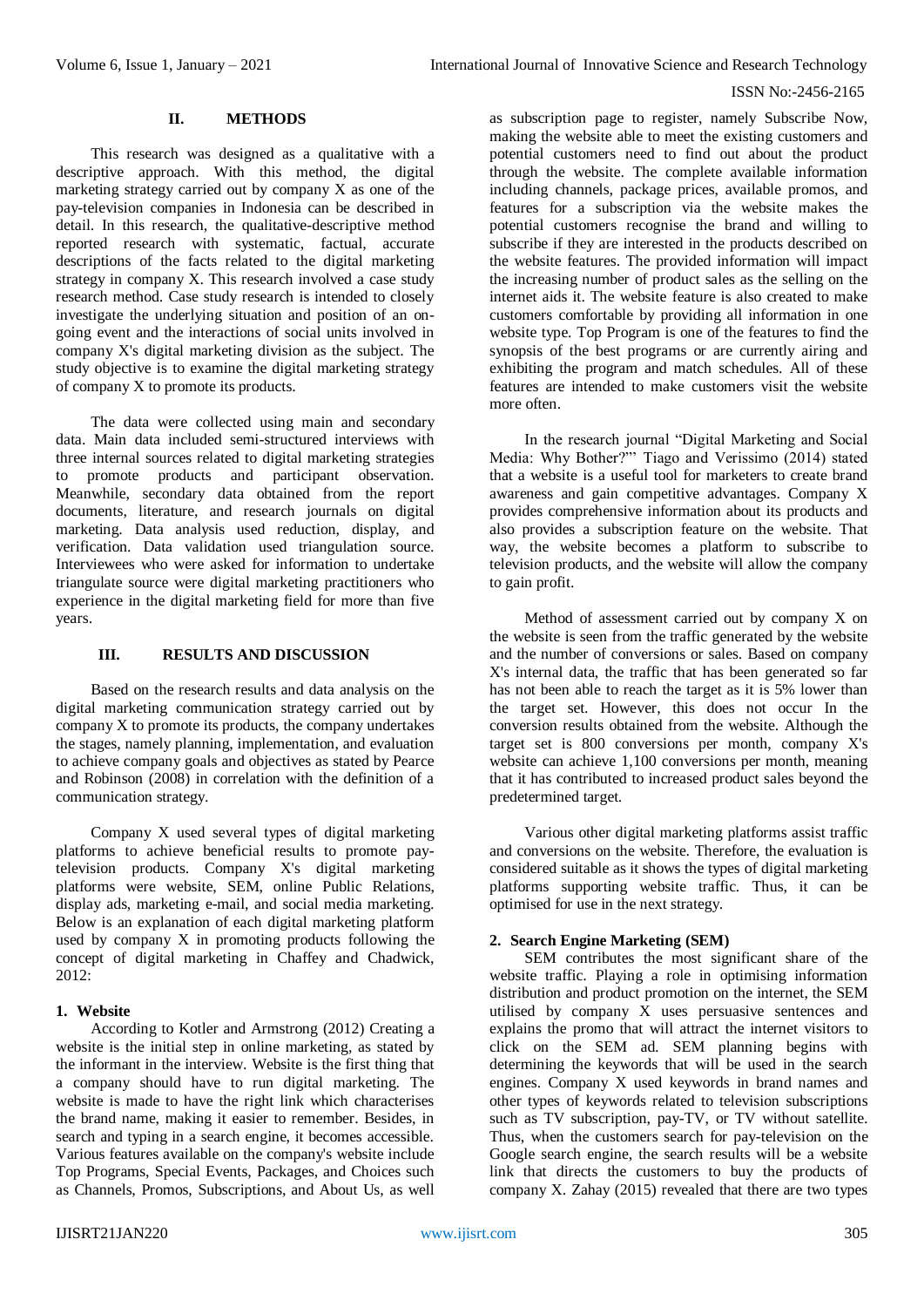of SEM, organic (non-paid) or Search Engine Optimisation (SEO) and paid such as Pay Per Click. Company X applies these two types of SEM. In SEO or organic, company X optimises website blogs and social media to upgrade the relevance of keywords that internet users commonly use when searching for a pay-television. In Par Per Click or paid, company X uses Google Adwords by using a call to action to optimise the promotion strategy.

Company X uses real-time evaluations in evaluating SEM. Every implementation strategy will be assessed for its effectiveness on these keywords' performance to increase website traffic. SEM results show that SEM contributes to 80% of traffic from all platforms that support the website. Therefore, SEM plays a vital role in website traffic. The number exceeded the target set by company X (70%). SEM is a strategy that supports the goals of digital marketing through sales via the website.

In line with the explanation of the triangulation of existing sources, real-time evaluation and trial and error testing are evaluations that must be taken in carrying out a digital marketing strategy to optimise the budget spent when defending the keywords that are not suitable to the website traffic.

## **3. Online Public Relations**

Company X optimises online public relations as a digital marketing strategy to bolster the promotion of its products. In Chaffey and Chadwick (2012), online public relations in digital marketing maximises the existence of the company name, brand, or product on the website, social media, or third-party blogs whose viewers are likely to match the target market the company is aiming. Company X implemented online PR using blogger and social media. Also, running media relations, press conferences, and press releases as the offline PR activities support the brand on the news portal. Digital marketing will create reports based on positive and negative tidings on the internet. If negative statements arise such as customer complaints that appear on the customer complaint column, the digital marketing team will forward it to the Customer Care team who will manage the complaints as soon as possible.

Company X conducts online public relations following Chaffey and Chadwick, which includes responding to negative statements on the internet. If the company target set is 70%, handling negative complaints has been handled by 80%. With regular media monitoring, the company can handle the complaints faster to avoid pessimistic news about its products.

# **4. Display Ads**

Apart from online public relations, there is different digital marketing platform for product promotion. Attractive appearance makes display ads become a digital marketing platform that contributes to promoting products. "The Internet's Impact on Integrated Communication" research journal mentioned the advantages of integrated marketing communications using the internet such as supporting multimedia applications where the internet provides images,

letters, sound, and video in a one internet ad. Display Advertising is a digital marketing platform that adapts to this concept.

Company X delivered messages and designed information with attractive visualisations to promote products through display ads. In planning display ads through GDN (Google Display Netwrok) or on the online news website, company X promotes products by providing information that potentially elevates the channels' television programs into an attractive visualisation. In addition to displaying the television programs, company X also designs a visualisation that displays promo prices as the main visible content in the display ads. As Chaffey and Chadwick (2012) mentioned, internet users, are encouraged to tap on the ad and be aimed to its website, which has more detailed information about the ad.

Display ads made by company X use attractive colours with bright colours supported by attractive images. An example is an image of a soccer player in display ads to promote the Sports Platinum package or a cartoon to promote the Kids package that can attract internet visitors and is urged to click on the display ads.

To strengthen the promotions, company X shows prices as the most prominent display in the display ads. The displayed prices are considered to promote products and interest the customers as it provides information about the relatively affordable prices. Company X displays 3,000 rupiahs/day in the display ads to promote the Sports Platinum package and increasing website visitors and product sales.

As the display ads have been run, the company will assess display ads' effectiveness by observing how much awareness and clicks the ad generates. The more intentions generated by the display ads, meaning that the showed images were attractive. This can be used as a guideline for other strategies in the future by company X.

Display ads have a target of contributing 20% of the website traffic. Display ads were able to contribute more than the target (30%) of the website traffic.

## **5. Marketing E-Mail**

Regarding marketing e-mail, company X uses these platforms to build relationships with the existing customers. According Chaffey and Chadwick (2012) stated that e-mail marketing is often used for customers on the mailing list. The Portfolio team owned the mail list at company X, adjusted according to the target consumer segment. Images and persuasive sentences on the channel programs were created by company X in sending out marketing e-mail.

In carrying out a marketing e-mail, company X has made a plan by determining the information that will be included in the e-mail and the target segmentation of e-mail recipients, subsequently.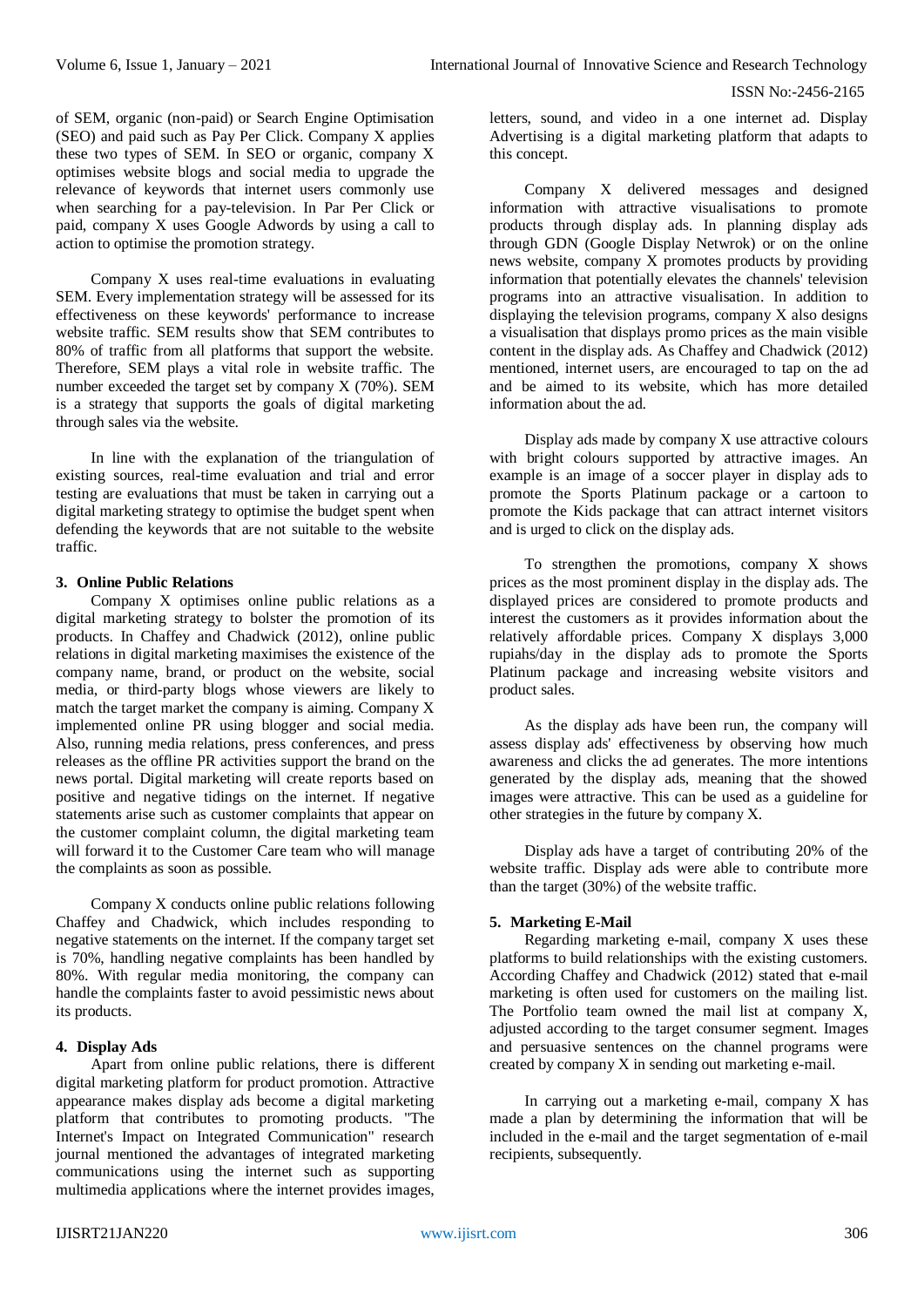When the e-mail sent to the customers, the next is evaluating the open rate generated from the marketing email. The more open rates that are generated, the more information the customers have received. The excellent marketing e-mail is 20% of open rate, while company X achieved 40% of open rate from the marketing e-mail. The open rate results will then be used to improve the e-mail content and upgrade future strategies.

# **6. SMM (Social Media Marketing)**

Social media marketing is a digital marketing platform for company X to promote its product. For instance, in performing social media marketing, company X uses three platforms: Facebook, Twitter, and Instagram with the same content but different posting times. The number of posts per day is four posts on each social media except Twitter, considering Twitter has to be updated to read the content posted. If there are on-going special events or promo, the number of posts will be increased to escalate the promotion.

Social media holds a part in distributing information and promoting products. Company X has established consistent information through three predefined post types, #Guide, #NShow, and #Info. #Guide as a type of content that provides information about the ins and outs, For Example how to solve program troubleshooting, information about Customer Care phone numbers, program and match schedules, and tutorials on how to pay. #Show contains the television programs displayed on channels, while #Info shows the latest entertainment news. All of this information is the guidelines for the Digital Marketing team to create daily content. The three types of posts are a benchmark for creating Social Media Marketing posts that can achieve engagement targets in likes per post, eight likes.

"The Internet's Impact on Integrated Marketing Communication" research journals reveals the advantage from using the internet as an integrated marketing communication strategy is building a relationship interactivelytogether with consumers through the internet so that the customers can quickly access the information they need. This is applied in social media where customers can communicate with Customer Care to deliver complaints or request for information regarding the products.

With fast responses from the company, social media is a digital marketing platform used by company X to build relationships with customers. As stated in the research journal "Internet Advertising as an Interactive Marketing Communication Media", it is explained that the function of internet advertising is building customer relationship management. The handling of customer complaints by company X is one of the examples of utilising social marketing media. The complaints are heard, and solutions are sought to make the customers feel satisfied and possibly spread a positive impression about the brand to other colleagues on their social media or real world.

Company X is considered to have provided exciting and useful information for its loyal followers and customers in running the digital marketing strategy. By providing

information about product promotion, it will make people are interested in the products. The real customer engagement stated in the research journal "The Effects of Social Media Marketing on Online Consumer Behaviour" means focusing on customer commitment instead of transactions. Consequently, company X conducted promotions limited to soft selling and prioritised the event content, useful information for customers and potential customers to build product interest.

In a research journal "Social Media Analysis as a Marketing Strategy in Online Business", several strategies can be implemented in social media.A giveaway or quiz is one of the tactics. Company Xworked on that to perform social media marketing in promoting products. The quiz created to attract social media followers and increase customer trust in the brand. Based on research conducted, quizzes have made the number of social media followers increase every time the company arranges a quiz. However, there are still shortcomings in achieving engagement in the form of likes. On average, every post made has not yet reached the engagement target determined by company X.

# **IV. CONCLUSION**

Based on the research findings and data analysis carried out by Company X on the digital marketing communication strategy, the company carried out its strategy in the right steps, preparation, execution, and assessment to achive the goals and objectives of the company, as described by Pearce and Robinson (2008) regarding the concept of a communication strategy.

Company X optimally used several types of digital marketing platforms to achieve beneficial results for product promotion. Company X's digital marketing platforms are Website, Search Engine Marketing, Online public relations, Display Ads, E-mail marketing, and Social Media Marketing. Each of the digital marketing platforms used by company X in promoting products follows the concept of digital marketing in Chaffey and Chadwick, 2012.

In conclusion, company X's digital marketing strategy is well-performed as all the digital marketing platforms have achieved the predetermined targets. The public can receive information about products via the internet to increase awareness of the product's advantages to be urged to subscribe. Potential customers obtain convenient access through digital marketing. This also supports integrated marketing communication, where one of the goals is increasing product sales. Digital marketing enables us to reach the community faster and closer in person has become the right strategy in carrying out integrated marketing communications today and in the future.

The suggestions that can be considered for further research are studying similar topics with different research objects or programs and different methods with quantitative research methods to study the impact of digital marketing activities on customers' desire to purchase a product.